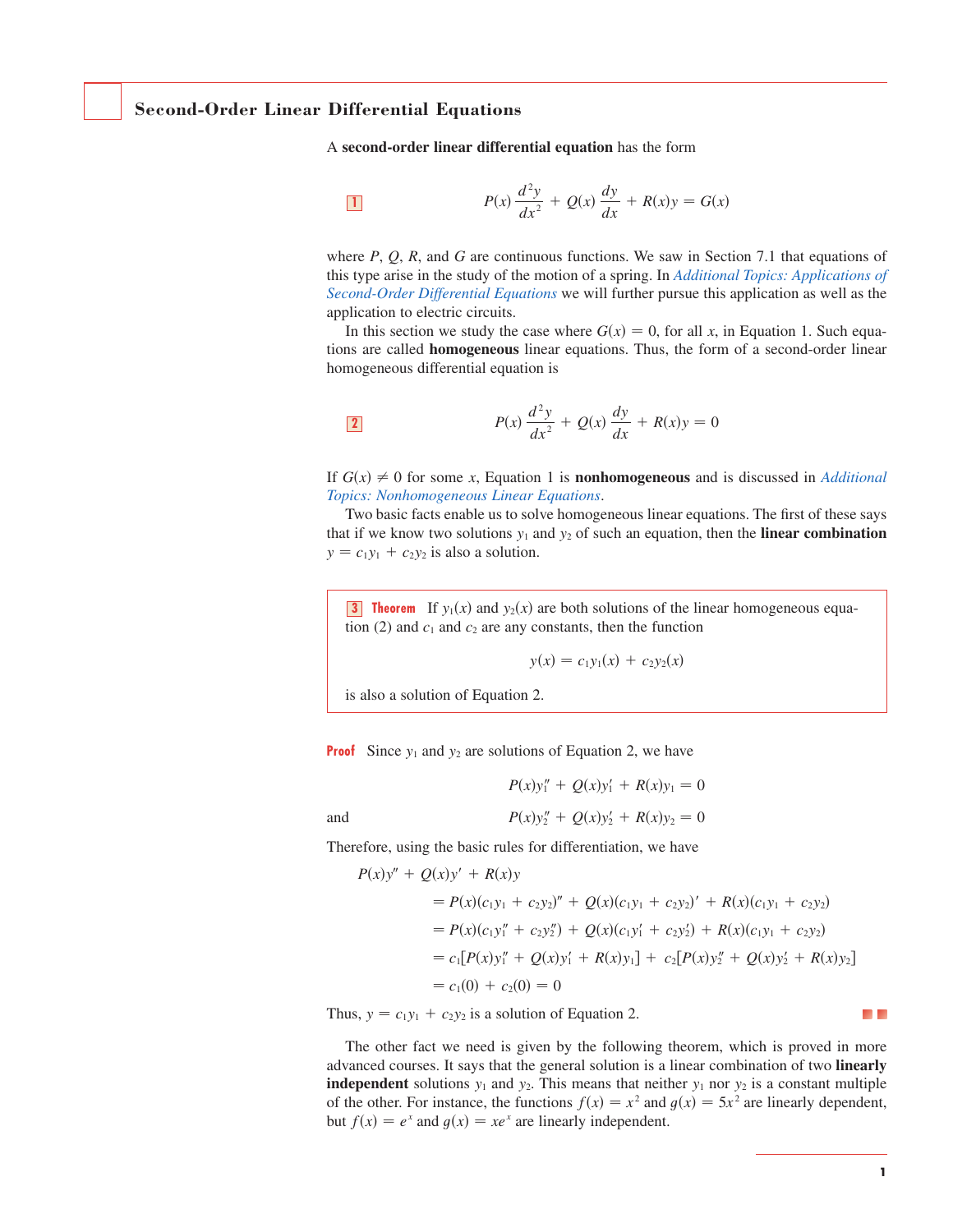**4 Theorem** If  $y_1$  and  $y_2$  are linearly independent solutions of Equation 2, and  $P(x)$ is never 0, then the general solution is given by

$$
y(x) = c_1 y_1(x) + c_2 y_2(x)
$$

where  $c_1$  and  $c_2$  are arbitrary constants.

Theorem 4 is very useful because it says that if we know *two* particular linearly independent solutions, then we know *every* solution.

In general, it is not easy to discover particular solutions to a second-order linear equation. But it is always possible to do so if the coefficient functions  $P$ ,  $Q$ , and  $R$  are constant functions, that is, if the differential equation has the form

$$
ay'' + by' + cy = 0
$$

where *a*, *b*, and *c* are constants and  $a \neq 0$ .

It's not hard to think of some likely candidates for particular solutions of Equation 5 if we state the equation verbally. We are looking for a function y such that a constant times its second derivative y" plus another constant times y' plus a third constant times y is equal to 0. We know that the exponential function  $y = e^{rx}$  (where r is a constant) has the propfrom that its derivative is a constant multiple of itself:  $y' = re^{rx}$ . Furthermore,  $y'' = r^2 e^{rx}$ . If we substitute these expressions into Equation 5, we see that  $y = e^{rx}$  is a solution if

$$
ar2erx + brerx + cerx = 0
$$

$$
(ar2 + br + c)erx = 0
$$

But  $e^{rx}$  is never 0. Thus,  $y = e^{rx}$  is a solution of Equation 5 if r is a root of the equation

$$
\boxed{\mathbf{6}}
$$

or

$$
ar^2 + br + c = 0
$$

Equation 6 is called the **auxiliary equation** (or **characteristic equation**) of the differen-Equation 6 is called the **auxiliarly equation** (or **characteristic equation**) or the differential equation  $ay'' + by' + cy = 0$ . Notice that it is an algebraic equation that is obtained from the differential equation by replacing  $y''$  by  $r^2$ ,  $y'$  by r, and y by 1.

Sometimes the roots  $r_1$  and  $r_2$  of the auxiliary equation can be found by factoring. In other cases they are found by using the quadratic formula:

$$
\boxed{7} \qquad r_1 = \frac{-b + \sqrt{b^2 - 4ac}}{2a} \qquad r_2 = \frac{-b - \sqrt{b^2 - 4ac}}{2a}
$$

We distinguish three cases according to the sign of the discriminant  $b^2 - 4ac$ .

# $64S = b^2 - 4ac > 0$

In this case the roots  $r_1$  and  $r_2$  of the auxiliary equation are real and distinct, so  $y_1 = e^{r_1 x}$ and  $y_2 = e^{r_2 x}$  are two linearly independent solutions of Equation 5. (Note that  $e^{r_2 x}$  is not a constant multiple of  $e^{r_1x}$ .) Therefore, by Theorem 4, we have the following fact.

**8** If the roots  $r_1$  and  $r_2$  of the auxiliary equation  $ar^2 + br + c = 0$  are real and unequal, then the general solution of  $ay'' + by' + cy = 0$  is

$$
y = c_1 e^{r_1 x} + c_2 e^{r_2 x}
$$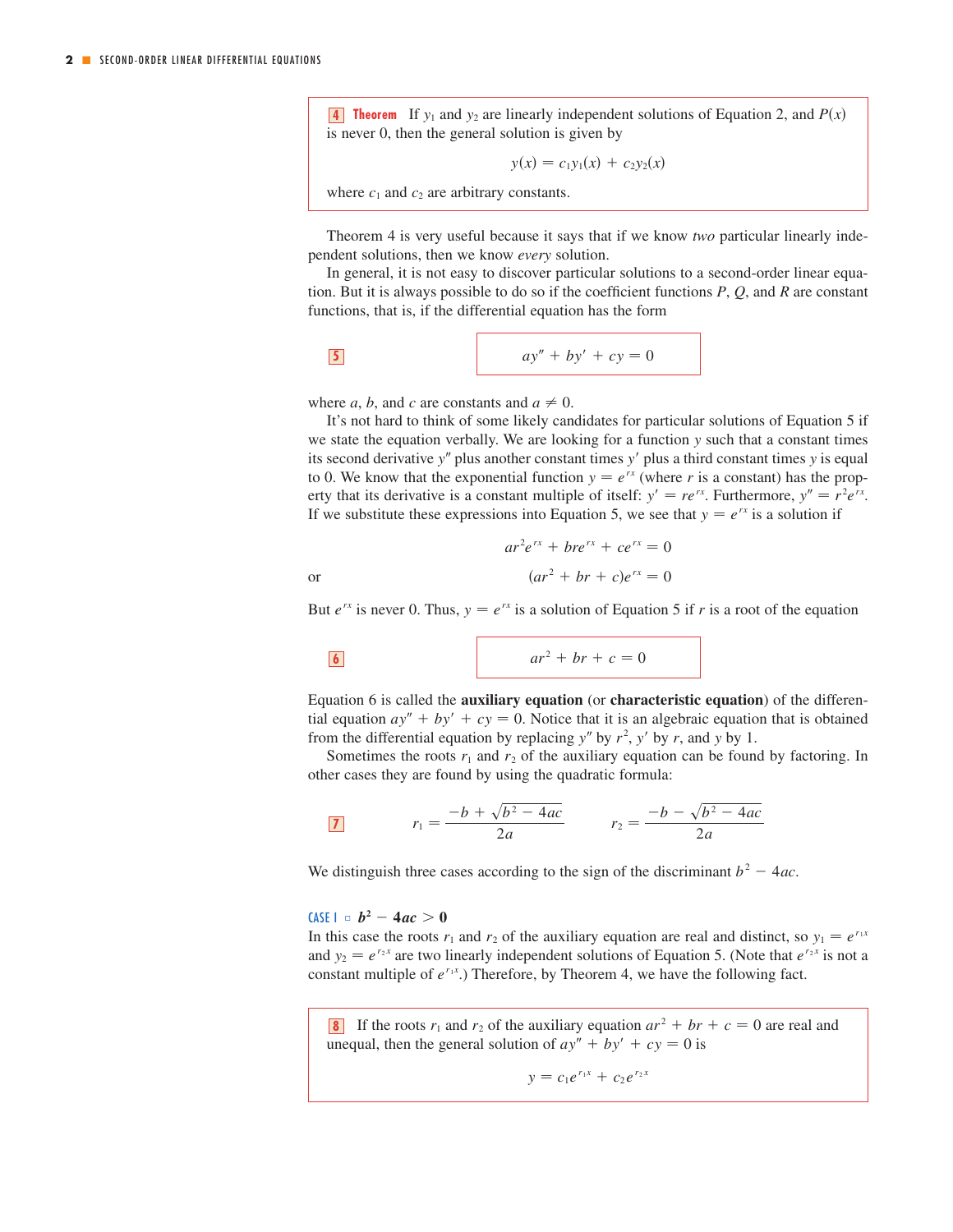■ In Figure 1 the graphs of the basic solutions  $f(x) = e^{2x}$  and  $g(x) = e^{-3x}$  of the differential equation in Example 1 are shown in black and red, respectively. Some of the other solutions, linear combinations of  $f$  and  $g$ , are shown in blue.





**EXAMPLE 1** Solve the equation 
$$
y'' + y' - 6y = 0
$$
.

SOLUTION The auxiliary equation is

$$
r^2 + r - 6 = (r - 2)(r + 3) = 0
$$

whose roots are  $r = 2, -3$ . Therefore, by (8) the general solution of the given differential equation is

$$
y = c_1 e^{2x} + c_2 e^{-3x}
$$

We could verify that this is indeed a solution by differentiating and substituting into the differential equation.  $\mathcal{L}$ 

**EXAMPLE 2** Solve 
$$
3 \frac{d^2y}{dx^2} + \frac{dy}{dx} - y = 0.
$$

**SOLUTION** To solve the auxiliary equation  $3r^2 + r - 1 = 0$  we use the quadratic formula:

$$
r = \frac{-1 \pm \sqrt{13}}{6}
$$

Since the roots are real and distinct, the general solution is

$$
y = c_1 e^{(-1+\sqrt{13})x/6} + c_2 e^{(-1-\sqrt{13})x/6}
$$

# $CASE II = b^2 - 4ac = 0$

In this case  $r_1 = r_2$ ; that is, the roots of the auxiliary equation are real and equal. Let's denote by r the common value of  $r_1$  and  $r_2$ . Then, from Equations 7, we have

$$
r = -\frac{b}{2a} \qquad \text{so} \quad 2ar + b = 0
$$

We know that  $y_1 = e^{rx}$  is one solution of Equation 5. We now verify that  $y_2 = xe^{rx}$  is also a solution:

$$
ay''_2 + by'_2 + cy_2 = a(2re^{rx} + r^2xe^{rx}) + b(e^{rx} + rxe^{rx}) + cxe^{rx}
$$
  
=  $(2ar + b)e^{rx} + (ar^2 + br + c)xe^{rx}$   
=  $0(e^{rx}) + 0(xe^{rx}) = 0$ 

The first term is 0 by Equations 9; the second term is 0 because  $r$  is a root of the auxiliary Fire instruction is 0 by Equations 9, the second term is 0 because 7 is a root of the auxiliary equation. Since  $y_1 = e^{rx}$  and  $y_2 = xe^{rx}$  are linearly independent solutions, Theorem 4 provides us with the general solution.

**10** If the auxiliary equation  $ar^2 + br + c = 0$  has only one real root r, then the general solution of  $ay'' + by' + cy = 0$  is

$$
y = c_1 e^{rx} + c_2 x e^{rx}
$$

**EXAMPLE 3** Solve the equation  $4y'' + 12y' + 9y = 0$ . **SOLUTION** The auxiliary equation  $4r^2 + 12r + 9 = 0$  can be factored as

$$
(2r+3)^2=0
$$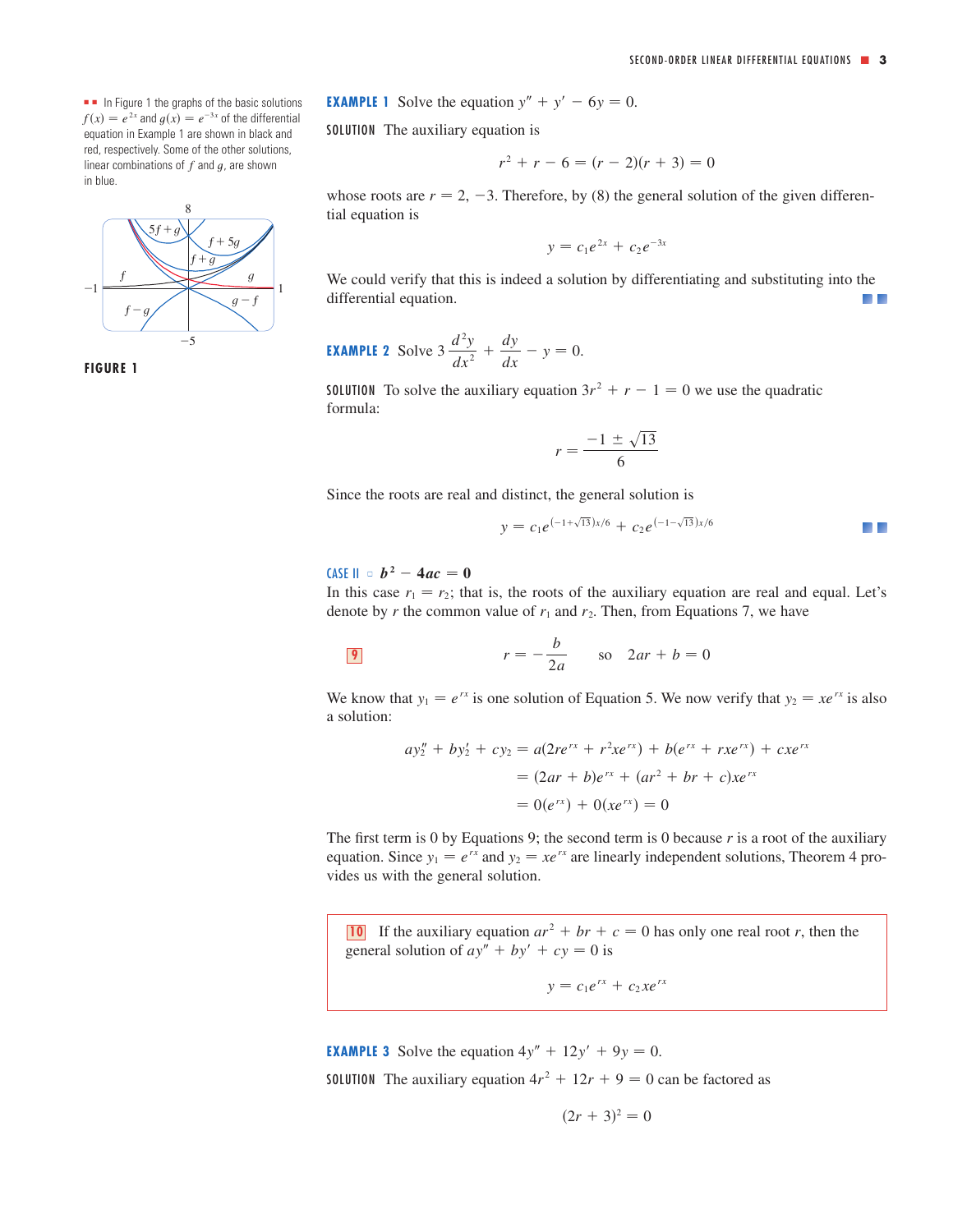$f(x) = e^{-3x/2}$  and  $g(x) = xe^{-3x/2}$  in Example 3 and some other members of the family of solutions. Notice that all of them approach 0 as  $x \to \infty$ .



**FIGURE 2**

■ ■ Figure 3 shows the graphs of the solutions in Example 4,  $f(x) = e^{3x} \cos 2x$  and  $g(x) = e^{3x} \sin 2x$ , together with some linear combinations. All solutions approach 0 as  $x \rightarrow -\infty$ .





**•** Figure 2 shows the basic solutions **because in So the only root is**  $r = -\frac{3}{2}$ **. By (10) the general solution is** 

$$
y = c_1 e^{-3x/2} + c_2 x e^{-3x/2}
$$

# $\textsf{CASE III} \ \circ \ \bm{b}^{\,2} - 4ac < 0$

In this case the roots  $r_1$  and  $r_2$  of the auxiliary equation are complex numbers. (See Appendix I for information about complex numbers.) We can write

$$
r_1 = \alpha + i\beta \qquad \quad r_2 = \alpha - i\beta
$$

where  $\alpha$  and  $\beta$  are real numbers. [In fact,  $\alpha = -b/(2a)$ ,  $\beta = \sqrt{4ac - b^2}/(2a)$ .] Then, using Euler's equation

$$
e^{i\theta} = \cos\,\theta + i\sin\,\theta
$$

from Appendix I, we write the solution of the differential equation as

$$
y = C_1 e^{r_1 x} + C_2 e^{r_2 x} = C_1 e^{(\alpha + i\beta)x} + C_2 e^{(\alpha - i\beta)x}
$$
  
=  $C_1 e^{\alpha x} (\cos \beta x + i \sin \beta x) + C_2 e^{\alpha x} (\cos \beta x - i \sin \beta x)$   
=  $e^{\alpha x} [(C_1 + C_2) \cos \beta x + i(C_1 - C_2) \sin \beta x]$   
=  $e^{\alpha x} (C_1 \cos \beta x + C_2 \sin \beta x)$ 

where  $c_1 = C_1 + C_2$ ,  $c_2 = i(C_1 - C_2)$ . This gives all solutions (real or complex) of the differential equation. The solutions are real when the constants  $c_1$  and  $c_2$  are real. We summarize the discussion as follows.

Il If the roots of the auxiliary equation  $ar^2 + br + c = 0$  are the complex numbers  $r_1 = \alpha + i\beta$ ,  $r_2 = \alpha - i\beta$ , then the general solution of  $ay'' + by' + cy = 0$ is

$$
y = e^{\alpha x} (c_1 \cos \beta x + c_2 \sin \beta x)
$$

**EXAMPLE 4** Solve the equation  $y'' - 6y' + 13y = 0$ .

**SOLUTION** The auxiliary equation is  $r^2 - 6r + 13 = 0$ . By the quadratic formula, the roots are

$$
r = \frac{6 \pm \sqrt{36 - 52}}{2} = \frac{6 \pm \sqrt{-16}}{2} = 3 \pm 2i
$$

By (11) the general solution of the differential equation is

$$
y = e^{3x} (c_1 \cos 2x + c_2 \sin 2x)
$$

## **Initial-Value and Boundary-Value Problems**

An **initial-value problem** for the second-order Equation 1 or 2 consists of finding a solution y of the differential equation that also satisfies initial conditions of the form

$$
y(x_0) = y_0
$$
  $y'(x_0) = y_1$ 

where  $y_0$  and  $y_1$  are given constants. If P, Q, R, and G are continuous on an interval and where  $y_0$  and  $y_1$  are given constants. If  $T$ ,  $Q$ ,  $R$ , and  $Q$  are continuous on an interval and  $P(x) \neq 0$  there, then a theorem found in more advanced books guarantees the existence and uniqueness of a solution to this initial-value problem. Examples 5 and 6 illustrate the technique for solving such a problem.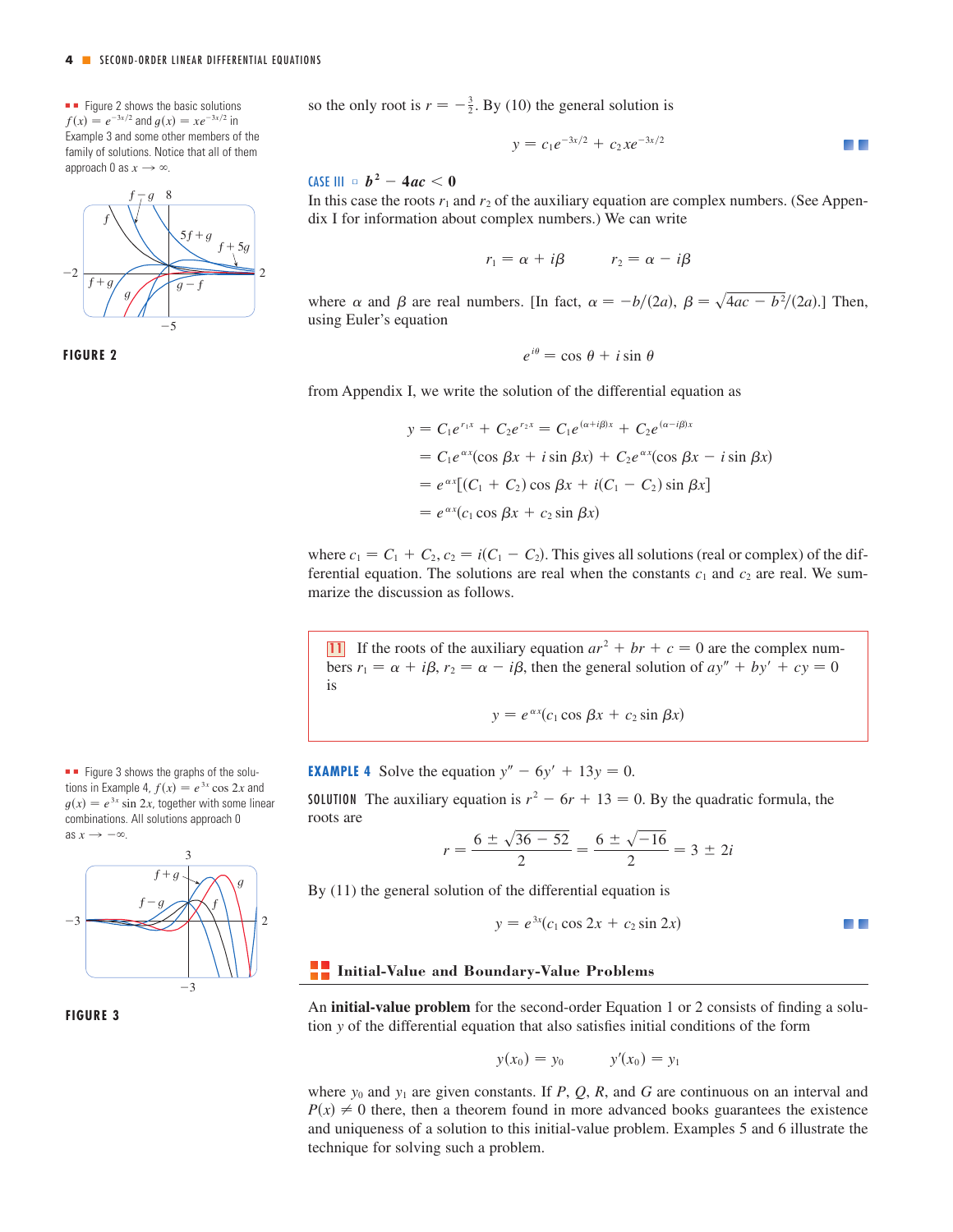#### **EXAMPLE 5** Solve the initial-value problem

$$
y'' + y' - 6y = 0 \qquad y(0) = 1 \qquad y'(0) = 0
$$

SOLUTION From Example 1 we know that the general solution of the differential equation is

$$
y(x) = c_1 e^{2x} + c_2 e^{-3x}
$$

Differentiating this solution, we get

 $y'(x) = 2c_1e^{2x} - 3c_2e^{-3x}$ 

To satisfy the initial conditions we require that

12 
$$
y(0) = c_1 + c_2 = 1
$$
  
13  $y'(0) = 2c_1 - 3c_2 = 0$ 

From (13) we have  $c_2 = \frac{2}{3}c_1$  and so (12) gives

$$
c_1 + \frac{2}{3}c_1 = 1
$$
  $c_1 = \frac{3}{5}$   $c_2 = \frac{2}{5}$ 

Thus, the required solution of the initial-value problem is

$$
y = \frac{3}{5}e^{2x} + \frac{2}{5}e^{-3x}
$$

a pr

**EXAMPLE 6** Solve the initial-value problem

$$
y'' + y = 0
$$
  $y(0) = 2$   $y'(0) = 3$ 

**SOLUTION** The auxiliary equation is  $r^2 + 1 = 0$ , or  $r^2 = -1$ , whose roots are  $\pm i$ . Thus  $\alpha = 0, \beta = 1$ , and since  $e^{0x} = 1$ , the general solution is

$$
y(x) = c_1 \cos x + c_2 \sin x
$$
  

$$
y'(x) = -c_1 \sin x + c_2 \cos x
$$

the initial conditions become

Since

$$
y(0) = c_1 = 2
$$
  $y'(0) = c_2 = 3$ 

Therefore, the solution of the initial-value problem is

$$
y(x) = 2\cos x + 3\sin x
$$

A **boundary-value problem** for Equation 1 consists of finding a solution *y* of the differential equation that also satisfies boundary conditions of the form

$$
y(x_0) = y_0
$$
  $y(x_1) = y_1$ 

In contrast with the situation for initial-value problems, a boundary-value problem does not always have a solution.

**EXAMPLE 7** Solve the boundary-value problem

$$
y'' + 2y' + y = 0 \qquad y(0) = 1 \qquad y(1) = 3
$$

SOLUTION The auxiliary equation is

$$
r^2 + 2r + 1 = 0 \qquad \text{or} \qquad (r+1)^2 = 0
$$



■ ■ Figure 4 shows the graph of the solution of the initial-value problem in Example 5. Compare

**FIGURE 4**



■ ■ The solution to Example 6 is graphed in Figure 5. It appears to be a shifted sine curve and, indeed, you can verify that another way of

writing the solution is

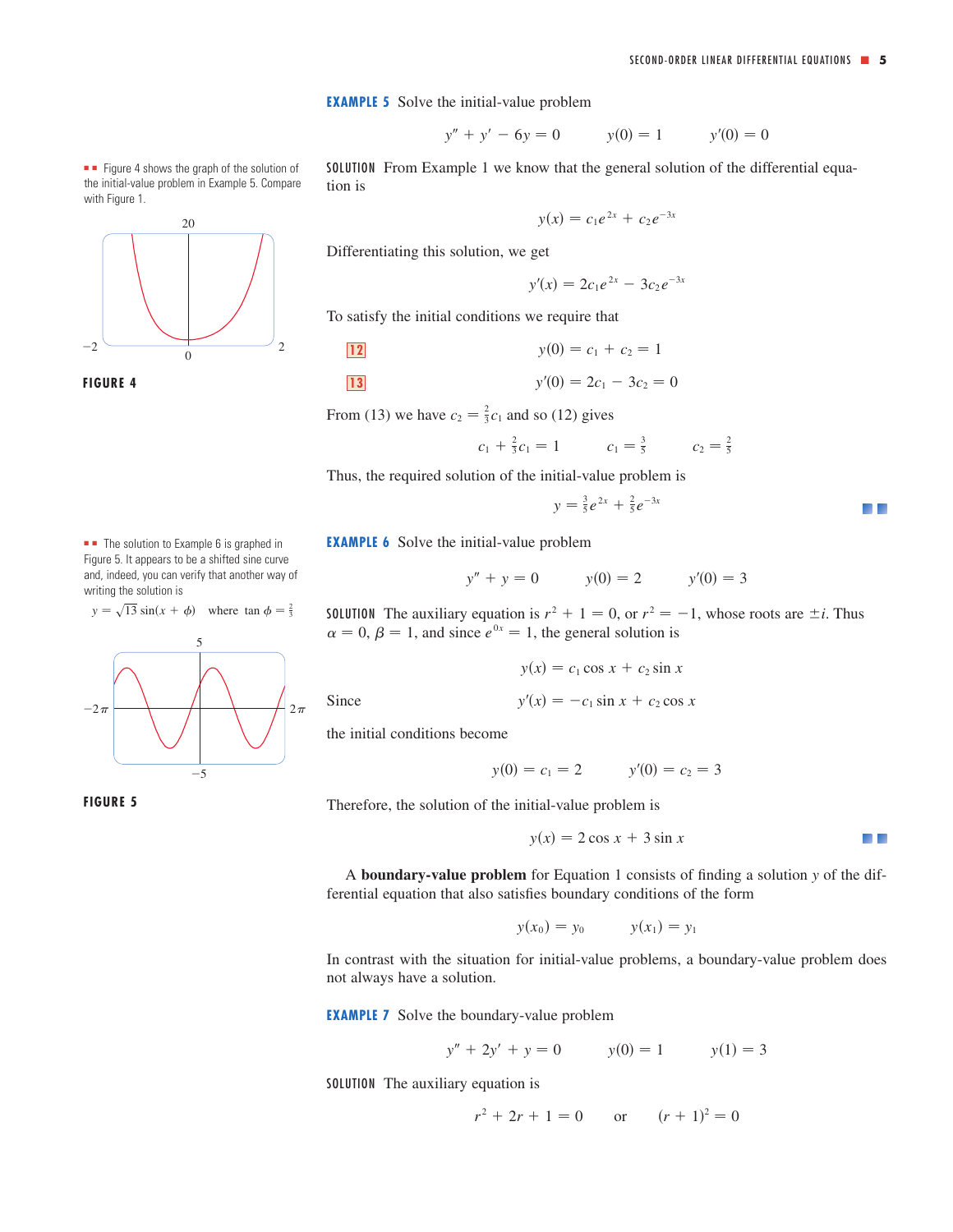#### **6** ■ SECOND-ORDER LINEAR DIFFERENTIAL EQUATIONS

■■ Figure 6 shows the graph of the solution of the boundary-value problem in Example 7.

5 \_5  $-1$   $\rightarrow$  5

**FIGURE 6**

whose only root is  $r = -1$ . Therefore, the general solution is

$$
y(x) = c_1 e^{-x} + c_2 x e^{-x}
$$

The boundary conditions are satisfied if

$$
y(0) = c_1 = 1
$$
  

$$
y(1) = c_1 e^{-1} + c_2 e^{-1} = 3
$$

The first condition gives  $c_1 = 1$ , so the second condition becomes

$$
e^{-1} + c_2 e^{-1} = 3
$$

Solving this equation for  $c_2$  by first multiplying through by  $e$ , we get

 $1 + c_2 = 3e$  so  $c_2 = 3e - 1$ 

Thus, the solution of the boundary-value problem is

$$
y = e^{-x} + (3e - 1)xe^{-x}
$$

Summary: Solutions of  $ay'' + by' + c = 0$ 

| Roots of $ar^2 + br + c = 0$            | General solution                                         |
|-----------------------------------------|----------------------------------------------------------|
| $r_1$ , $r_2$ real and distinct         | $y = c_1 e^{r_1 x} + c_2 e^{r_2 x}$                      |
| $r_1 = r_2 = r$                         | $y = c_1 e^{rx} + c_2 x e^{rx}$                          |
| $r_1, r_2$ complex: $\alpha \pm i\beta$ | $y = e^{\alpha x} (c_1 \cos \beta x + c_2 \sin \beta x)$ |

#### **Exercises**

**A Click** here for answers. **S S Click** here for solutions.

**1–13** Solve the differential equation.

| 1. $y'' - 6y' + 8y = 0$                          | <b>2.</b> $y'' - 4y' + 8y = 0$                  |
|--------------------------------------------------|-------------------------------------------------|
| <b>3.</b> $y'' + 8y' + 41y = 0$                  | 4. $2y'' - y' - y = 0$                          |
| 5. $y'' - 2y' + y = 0$                           | 6. $3y'' = 5y'$                                 |
| 7. $4y'' + y = 0$                                | <b>8.</b> $16y'' + 24y' + 9y = 0$               |
| <b>9.</b> $4y'' + y' = 0$                        | 10. $9y'' + 4y = 0$                             |
| 11. $\frac{d^2y}{dt^2} - 2\frac{dy}{dt} - y = 0$ | 12. $rac{d^2y}{dt^2} - 6\frac{dy}{dt} + 4y = 0$ |
| 13. $rac{d^2y}{dt^2} + \frac{dy}{dt} + y = 0$    |                                                 |
|                                                  |                                                 |

**14–16** Graph the two basic solutions of the differential equation and several other solutions. What features do the solutions have in common?

■■■■■■■■■■■■■

**14.**  $6\frac{d^2y}{dx^2} - \frac{dy}{dx} - 2y = 0$  **15.**  $\frac{d^2y}{dx^2} - 8\frac{dy}{dx} + 16y = 0$ **16.**  $\frac{d^2y}{dx^2} - 2\frac{dy}{dx} + 5y = 0$ ■■■■■■■■■■■■■ **17–24** Solve the initial-value problem. **17.**  $2y'' + 5y' + 3y = 0$ ,  $y(0) = 3$ ,  $y'(0) = -4$ **18.**  $y'' + 3y = 0$ ,  $y(0) = 1$ ,  $y'(0) = 3$ **19.**  $4y'' - 4y' + y = 0$ ,  $y(0) = 1$ ,  $y'(0) = -1.5$ **20.**  $2y'' + 5y' - 3y = 0$ ,  $y(0) = 1$ ,  $y'(0) = 4$ **21.**  $y'' + 16y = 0$ ,  $y(\pi/4) = -3$ ,  $y'(\pi/4) = 4$ **22.**  $y'' - 2y' + 5y = 0$ ,  $y(\pi) = 0$ ,  $y'(\pi) = 2$ **23.**  $y'' + 2y' + 2y = 0$ ,  $y(0) = 2$ ,  $y'(0) = 1$ **24.**  $y'' + 12y' + 36y = 0$ ,  $y(1) = 0$ ,  $y'(1) = 1$ 

■■■■■■■■■■■■■

**25–32** ■ Solve the boundary-value problem, if possible. **25.**  $4y'' + y = 0$ ,  $y(0) = 3$ ,  $y(\pi) = -4$ **26.**  $y'' + 2y' = 0$ ,  $y(0) = 1$ ,  $y(1) = 2$ **27.**  $y'' - 3y' + 2y = 0$ ,  $y(0) = 1$ ,  $y(3) = 0$ **28.**  $y'' + 100y = 0$ ,  $y(0) = 2$ ,  $y(\pi) = 5$ **29.**  $y'' - 6y' + 25y = 0$ ,  $y(0) = 1$ ,  $y(\pi) = 2$ **30.**  $y'' - 6y' + 9y = 0$ ,  $y(0) = 1$ ,  $y(1) = 0$ **31.**  $y'' + 4y' + 13y = 0$ ,  $y(0) = 2$ ,  $y(\pi/2) = 1$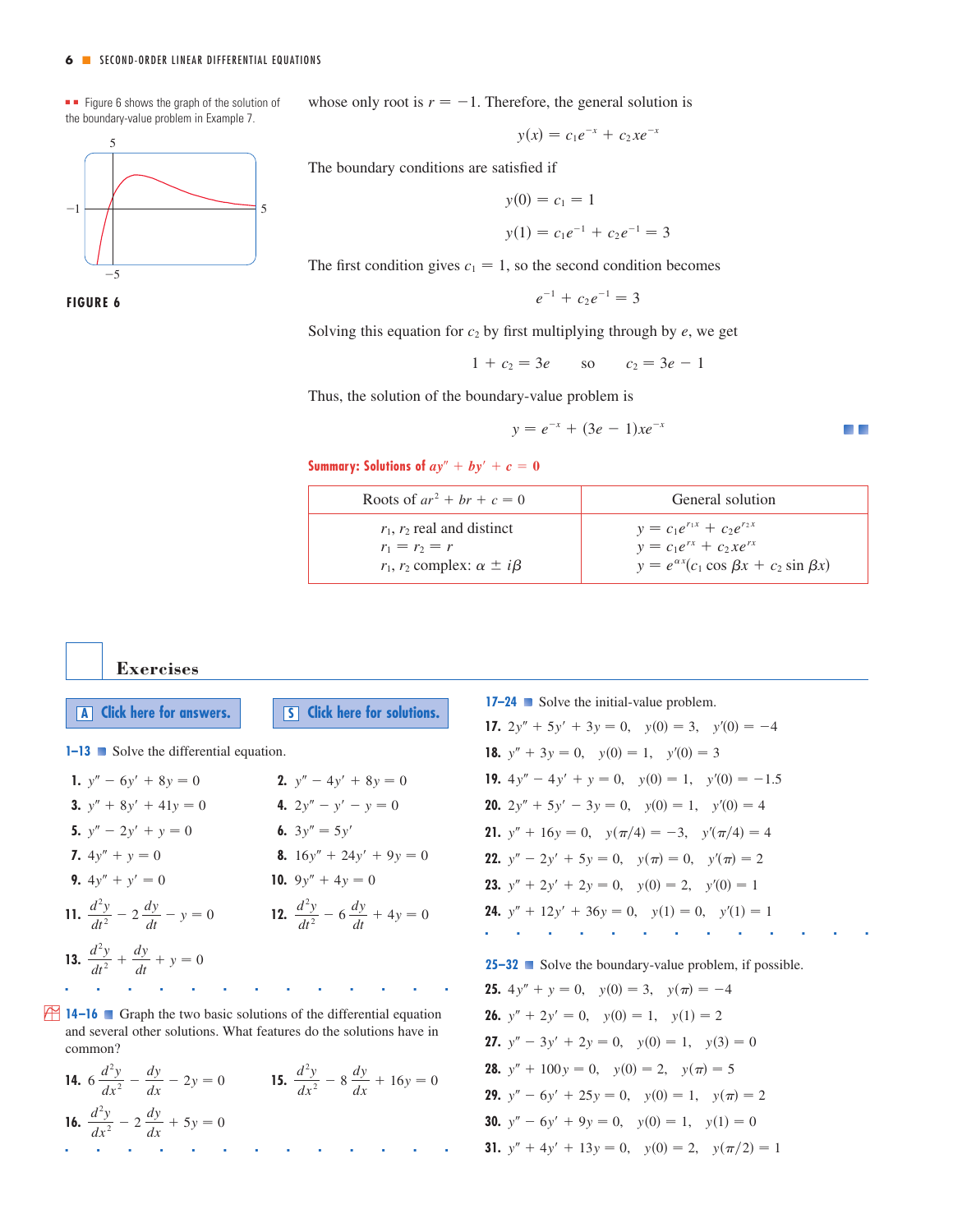**32.** 
$$
9y'' - 18y' + 10y = 0
$$
,  $y(0) = 0$ ,  $y(\pi) = 1$ 

- ■■■■■■■■■■■■■
- **33.** Let *L* be a nonzero real number. (a) Show that the boundary-value problem  $y'' + \lambda y = 0$ ,  $y(0) = 0$ ,  $y(L) = 0$  has only the trivial solution  $y = 0$  for the cases  $\lambda = 0$  and  $\lambda < 0$ .
- (b) For the case  $\lambda > 0$ , find the values of  $\lambda$  for which this problem has a nontrivial solution and give the corresponding solution.
	- **34.** If a, b, and c are all positive constants and  $y(x)$  is a solution of the differential equation  $ay'' + by' + cy = 0$ , show that  $\lim_{x\to\infty} y(x) = 0.$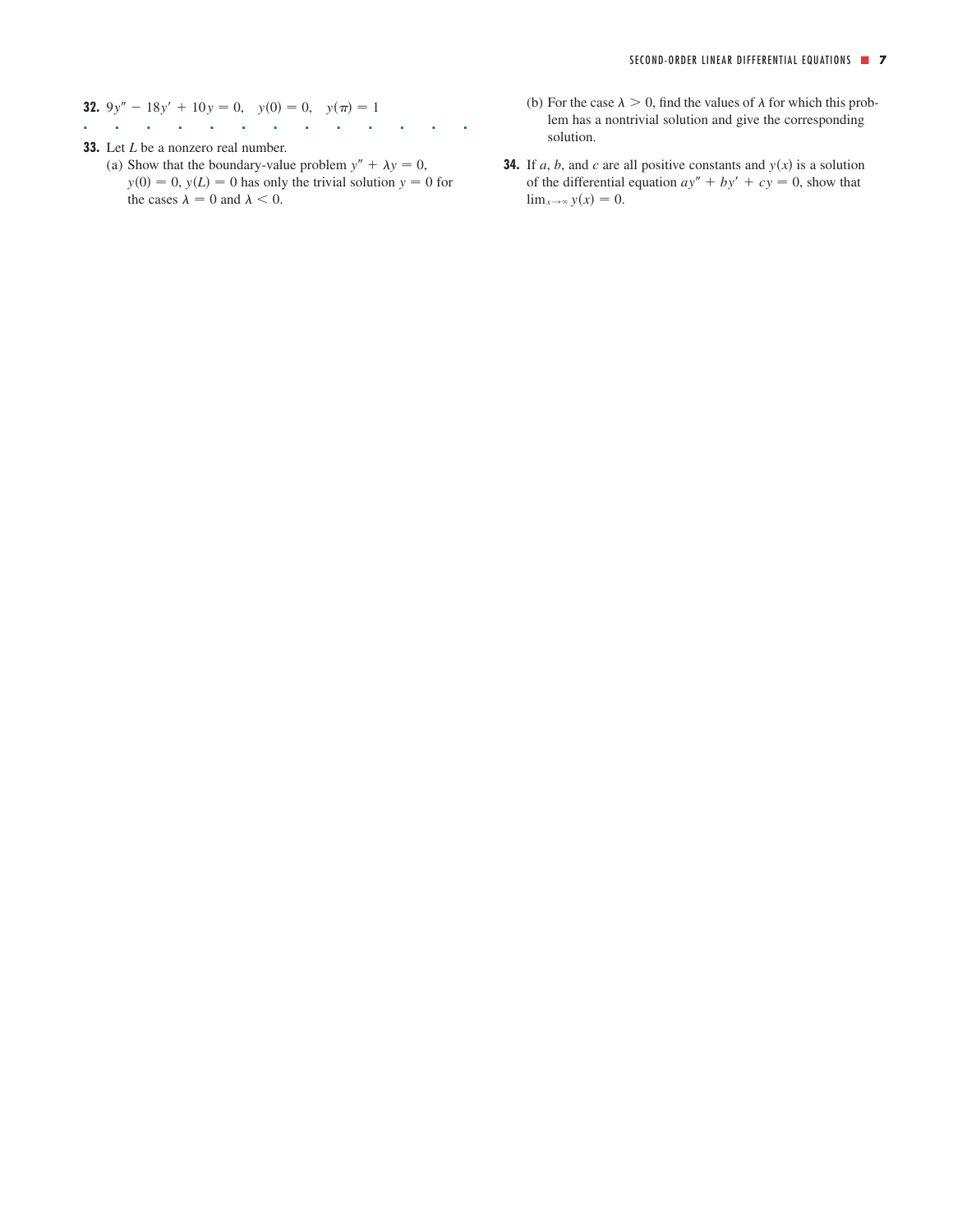<span id="page-7-0"></span>**Answers**

# **S [Click here for solutions.](#page-8-0)**

1. 
$$
y = c_1e^{4x} + c_2e^{2x}
$$
  
\n3.  $y = e^{-4x}(c_1 \cos 5x + c_2 \sin 5x)$   
\n5.  $y = c_1e^x + c_2xe^x$   
\n7.  $y = c_1 \cos(x/2) + c_2 \sin(x/2)$   
\n9.  $y = c_1 + c_2e^{-x/4}$   
\n11.  $y = c_1e^{(1+\sqrt{2})t} + c_2e^{(1-\sqrt{2})t}$   
\n13.  $y = e^{-t/2}[c_1 \cos(\sqrt{3}t/2) + c_2 \sin(\sqrt{3}t/2)]$   
\n15.

**17.**  $y = 2e^{-3x/2} + e^{-x}$  **19. 21.**  $y = 3 \cos 4x - \sin 4x$  **23.**  $y = e^{-x}(2 \cos x + 3 \sin x)$ **25.**  $y = 3 \cos(\frac{1}{2}x) - 4 \sin(\frac{1}{2}x)$  **27.**  $y = \frac{e^{x+3}}{e^3 - 1} + \frac{e^{2x}}{1 - e^3}$ **29.** No solution **31.**  $y = e^{-2x}(2 \cos 3x - e^{\pi} \sin 3x)$ **33.** (b)  $\lambda = n^2 \pi^2 / L^2$ , *n* a positive integer;  $y = C \sin(n \pi x / L)$ solutions approach 0 as  $x \to -\infty$  and approach  $\pm \infty$  as  $x \to \infty$ <br>  $y = 2e^{-3x/2} + e^{-x}$  **19.**  $y = e^{x/2} - 2xe^{x/2}$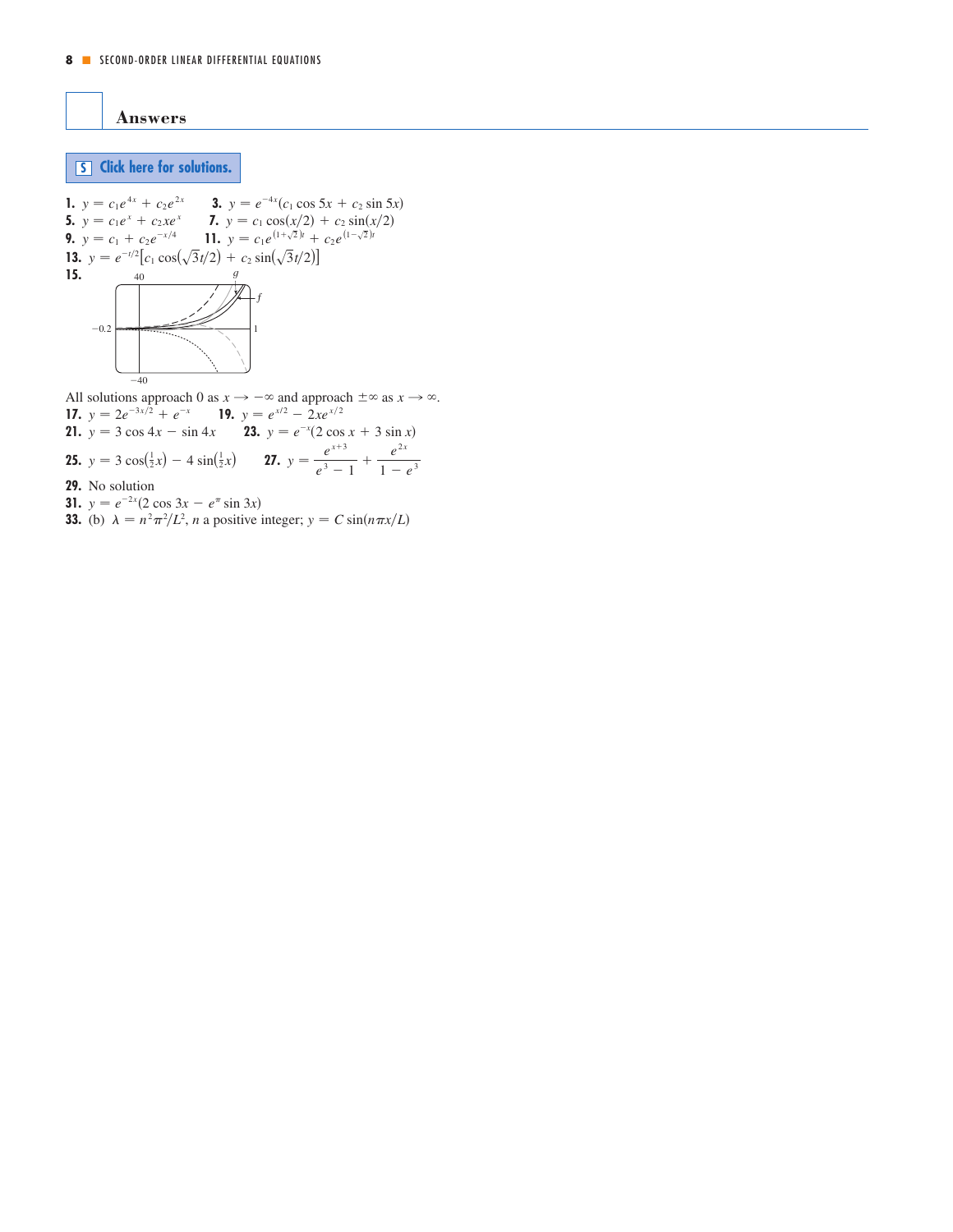## <span id="page-8-0"></span>**Solutions: Second-Order Linear Differential Equations**

- **1.** The auxiliary equation is  $r^2 6r + 8 = 0 \Rightarrow (r 4)(r 2) = 0 \Rightarrow r = 4, r = 2$ . Then by (8) the general solution is  $y = c_1 e^{4x} + c_2 e^{2x}$ .
- **3.** The auxiliary equation is  $r^2 + 8r + 41 = 0 \Rightarrow r = -4 \pm 5i$ . Then by (11) the general solution is  $y = e^{-4x} (c_1 \cos 5x + c_2 \sin 5x).$
- **5.** The auxiliary equation is  $r^2 2r + 1 = (r 1)^2 = 0 \Rightarrow r = 1$ . Then by (10), the general solution is  $y = c_1e^x + c_2xe^x$ .
- **7.** The auxiliary equation is  $4r^2 + 1 = 0 \Rightarrow r = \pm \frac{1}{2}i$ , so  $y = c_1 \cos(\frac{1}{2}x) + c_2 \sin(\frac{1}{2}x)$ .
- **9.** The auxiliary equation is  $4r^2 + r = r(4r + 1) = 0 \Rightarrow r = 0, r = -\frac{1}{4}$ , so  $y = c_1 + c_2 e^{-x/4}$ .
- **11.** The auxiliary equation is  $r^2 2r 1 = 0 \Rightarrow r = 1 \pm \sqrt{2}$ , so  $y = c_1 e^{(1+\sqrt{2})t} + c_2 e^{(1-\sqrt{2})t}$ .
- **13.** The auxiliary equation is  $r^2 + r + 1 = 0 \Rightarrow r = -\frac{1}{2} \pm \frac{\sqrt{3}}{2}i$ , so  $y = e^{-t/2} \left[c_1 \cos\left(\frac{\sqrt{3}}{2}t\right) + c_2 \sin\left(\frac{\sqrt{3}}{2}t\right)\right]$ .
- **15.**  $r^2 8r + 16 = (r 4)^2 = 0$  so  $y = c_1 e^{4x} + c_2 x e^{4x}$ . The graphs are all asymptotic to the x-axis as  $x \to -\infty$ , and as  $x \to \infty$  the solutions tend to  $\pm \infty$ .



- **17.**  $2r^2 + 5r + 3 = (2r + 3)(r + 1) = 0$ , so  $r = -\frac{3}{2}$ ,  $r = -1$  and the general solution is  $y = c_1e^{-3x/2} + c_2e^{-x}$ . Then  $y(0) = 3 \Rightarrow c_1 + c_2 = 3$  and  $y'(0) = -4 \Rightarrow -\frac{3}{2}c_1 - c_2 = -4$ , so  $c_1 = 2$  and  $c_2 = 1$ . Thus the solution to the initial-value problem is  $y = 2e^{-3x/2} + e^{-x}$ .
- **19.**  $4r^2 4r + 1 = (2r 1)^2 = 0 \Rightarrow r = \frac{1}{2}$  and the general solution is  $y = c_1 e^{x/2} + c_2 x e^{x/2}$ . Then  $y(0) = 1$  $\Rightarrow$   $c_1 = 1$  and  $y'(0) = -1.5 \Rightarrow \frac{1}{2}c_1 + c_2 = -1.5$ , so  $c_2 = -2$  and the solution to the initial-value problem is  $y = e^{x/2} - 2xe^{x/2}$ .
- **21.**  $r^2 + 16 = 0 \Rightarrow r = \pm 4i$  and the general solution is  $y = e^{0x}(c_1 \cos 4x + c_2 \sin 4x) = c_1 \cos 4x + c_2 \sin 4x$ . Then  $y(\frac{\pi}{4}) = -3 \Rightarrow -c_1 = -3 \Rightarrow c_1 = 3$  and  $y'(\frac{\pi}{4}) = 4 \Rightarrow -4c_2 = 4 \Rightarrow c_2 = -1$ , so the solution to the initial-value problem is  $y = 3 \cos 4x - \sin 4x$ .
- **23.**  $r^2 + 2r + 2 = 0 \Rightarrow r = -1 \pm i$  and the general solution is  $y = e^{-x}(c_1 \cos x + c_2 \sin x)$ . Then  $2 = y(0) = c_1$ and  $1 = y'(0) = c_2 - c_1 \Rightarrow c_2 = 3$  and the solution to the initial-value problem is  $y = e^{-x}(2\cos x + 3\sin x)$ .
- **25.**  $4r^2 + 1 = 0 \Rightarrow r = \pm \frac{1}{2}i$  and the general solution is  $y = c_1 \cos(\frac{1}{2}x) + c_2 \sin(\frac{1}{2}x)$ . Then  $3 = y(0) = c_1$  and  $-4 = y(\pi) = c_2$ , so the solution of the boundary-value problem is  $y = 3\cos(\frac{1}{2}x) - 4\sin(\frac{1}{2}x)$ .
- **27.**  $r^2 3r + 2 = (r 2)(r 1) = 0 \Rightarrow r = 1, r = 2$  and the general solution is  $y = c_1e^x + c_2e^{2x}$ . Then  $1 = y(0) = c_1 + c_2$  and  $0 = y(3) = c_1e^3 + c_2e^6$  so  $c_2 = 1/(1 - e^3)$  and  $c_1 = e^3/(e^3 - 1)$ . The solution of the boundary-value problem is  $y = \frac{e^{x+3}}{e^3-1} + \frac{e^{2x}}{1-e^3}$ .
- **29.**  $r^2 6r + 25 = 0 \Rightarrow r = 3 \pm 4i$  and the general solution is  $y = e^{3x}(c_1 \cos 4x + c_2 \sin 4x)$ . But  $1 = y(0) = c_1$ and  $2 = y(\pi) = c_1 e^{3\pi} \implies c_1 = 2/e^{3\pi}$ , so there is no solution.